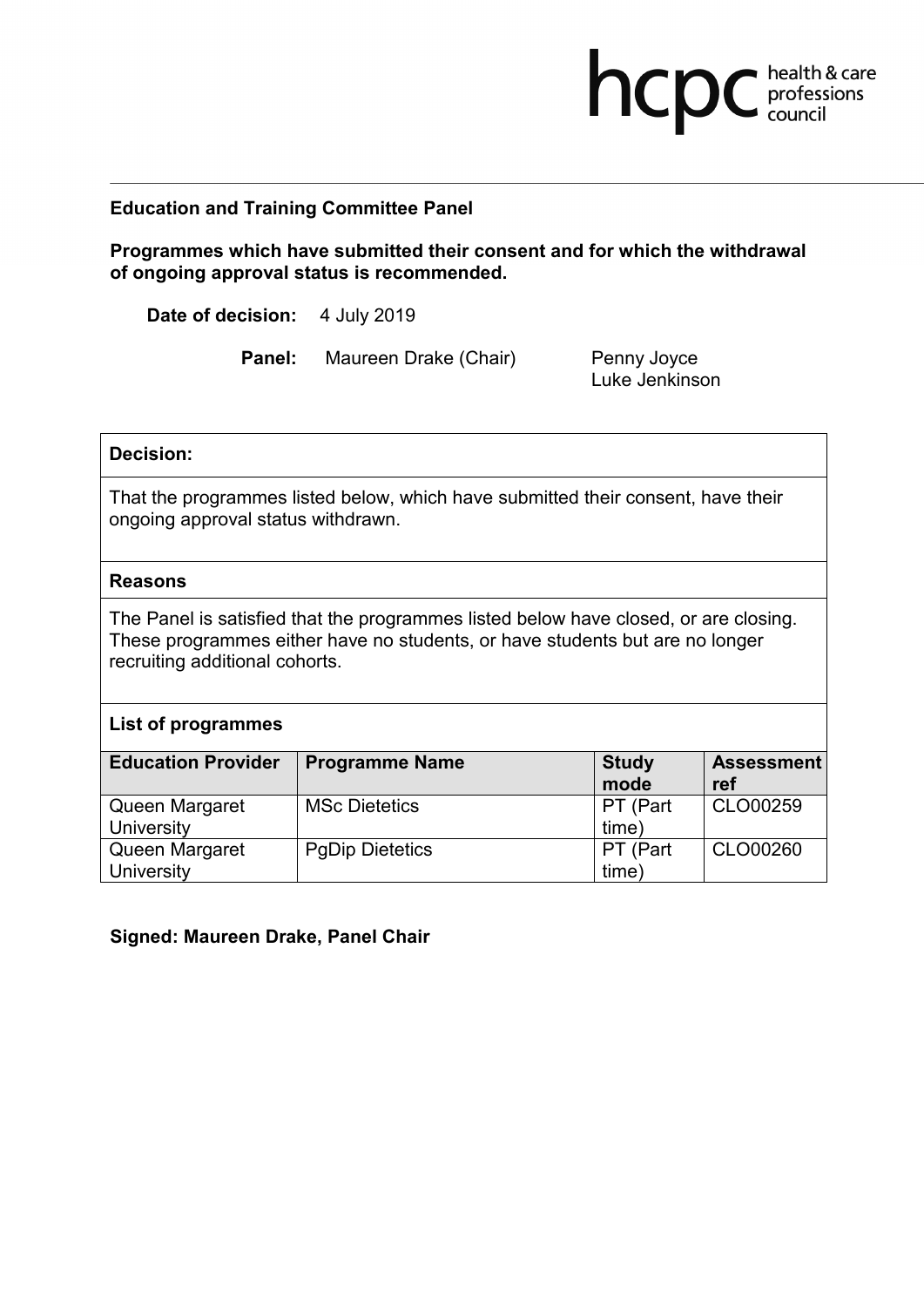# **Education and Training Committee Panel**

**Programmes which have submitted their consent and for which the withdrawal of ongoing approval status is recommended.**

**Date of decision:** 4 July 2019

Panel: Sonya Lam (Chair) Penny Joyce Maureen Drake

**health & care** 

### **Decision:**

That the programmes listed below, which have submitted their consent, have their ongoing approval status withdrawn.

#### **Reasons**

The Panel is satisfied that the programmes listed below have closed, or are closing. These programmes either have no students, or have students but are no longer recruiting additional cohorts.

## **List of programmes**

| <b>Education Provider</b>             | <b>Programme Name</b>                                                         | <b>Study</b><br>mode                      | <b>Assessment</b><br>ref |
|---------------------------------------|-------------------------------------------------------------------------------|-------------------------------------------|--------------------------|
| <b>Sheffield Hallam</b><br>University | <b>BSc (Hons) Occupational</b><br><b>Therapy (Practice Based</b><br>Learning) | <b>WBL</b><br>(Work<br>based<br>learning) | CLO00269                 |

## **Signed: Sonya Lam, Panel Chair**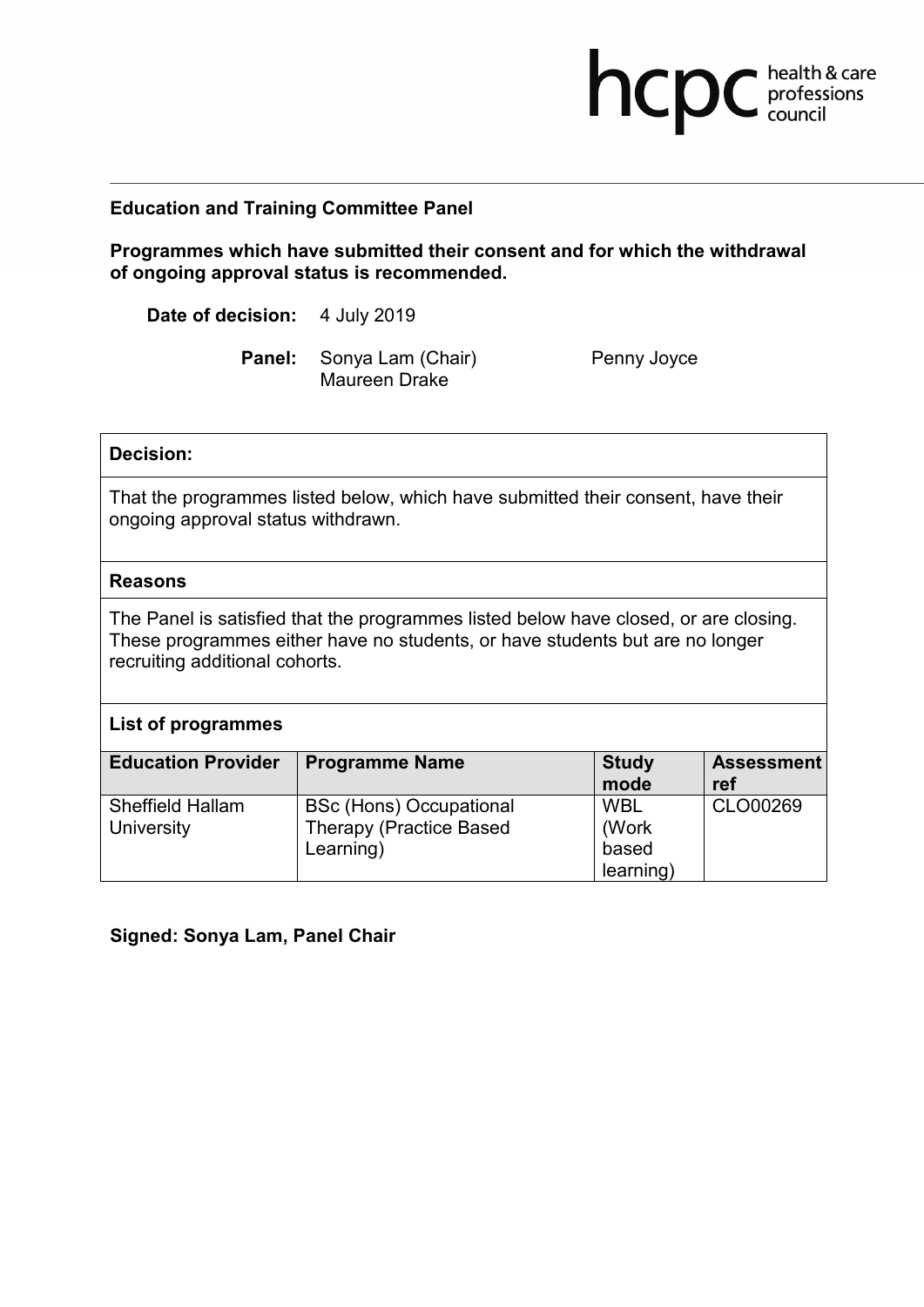### **Education and Training Committee Panel**

**Programmes which have submitted their consent and for which the withdrawal of ongoing approval status is recommended.**

**Date of decision:** 4 July 2019

Panel: Sonya Lam (Chair) Penny Joyce Maureen Drake Luke Jenkinson

**health & care** 

#### **Decision:**

That the programmes listed below, which have submitted their consent, have their ongoing approval status withdrawn.

#### **Reasons**

The Panel is satisfied that the programmes listed below have closed, or are closing. These programmes either have no students, or have students but are no longer recruiting additional cohorts.

#### **List of programmes**

| <b>Education Provider</b>  | <b>Programme Name</b>            | <b>Study</b> | <b>Assessment</b> |
|----------------------------|----------------------------------|--------------|-------------------|
|                            |                                  | mode         | ref               |
| <b>Coventry University</b> | <b>MA Social Work</b>            | <b>WBL</b>   | CLO00258          |
|                            |                                  | (Work        |                   |
|                            |                                  | based        |                   |
|                            |                                  | learning)    |                   |
| Glasgow Caledonian         | Pg Dip Dietetics (Pre-           | FT (Full     | CLO00255          |
| University                 | Registration)                    | (time        |                   |
| <b>Oxford Brookes</b>      | <b>BSc (Hons) Operating</b>      | FT (Full     | CLO00251          |
| University                 | <b>Department Practice</b>       | time)        |                   |
| <b>Oxford Brookes</b>      | <b>BSc (Hons) Operating</b>      | PT (Part     | CLO00252          |
| University                 | <b>Department Practice</b>       | time)        |                   |
| <b>Oxford Brookes</b>      | Dip HE Operating Department      | FT (Full     | CLO00253          |
| University                 | Practice                         | (time        |                   |
| <b>Oxford Brookes</b>      | Dip HE Operating Department      | PT (Part     | CLO00254          |
| University                 | Practice                         | time)        |                   |
| University of              | <b>Supplementary Prescribing</b> | PT (Part     | CLO00257          |
| Plymouth                   |                                  | time)        |                   |
| <b>The Robert Gordon</b>   | <b>BSc (Hons) Physiotherapy</b>  | FT (Full     | CLO00266          |
| University                 |                                  | time)        |                   |